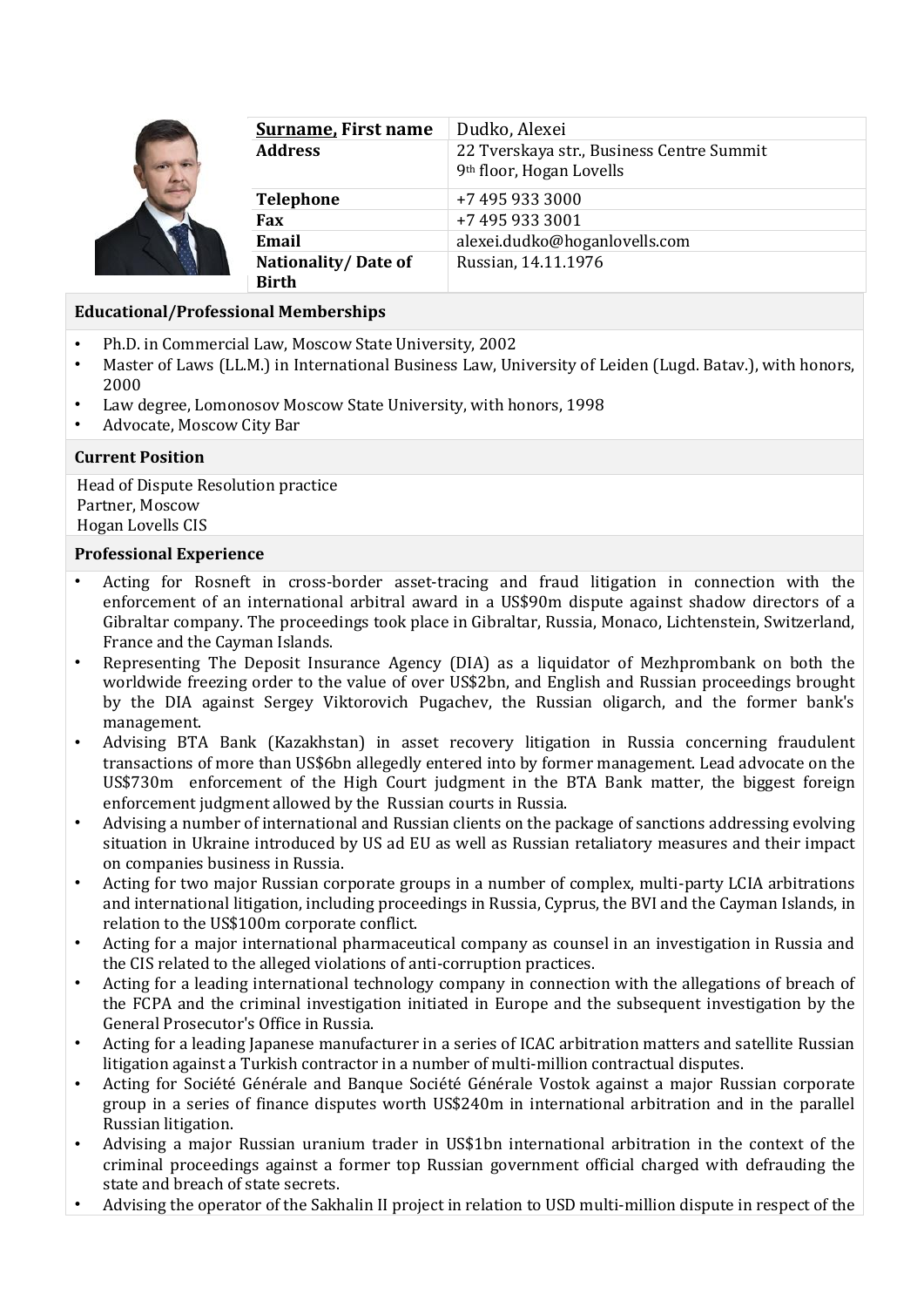- VAT refund under the production sharing agreement.
- Acting in a US\$21m international arbitration against the Administration of the Kaliningrad Oblast to recover funds under the loan agreement and the international litigation resulting in attachment and subsequent enforcement of the Oblast's property in the EU, and the precedent setting judgment of the Russian courts declining to adjudicate the claim to invalidate the loan agreement in the Russian courts brought by the Russian state prosecutor. The courts held that the prosecutor acting as a 'procedural' claimant in the interests of the Kaliningrad Oblast was also bound by the arbitration clause of the loan agreement and that the matter should be resolved by the LCIA arbitration.
- Advising and representing Irish Bank Resolution Corporation on the enforcement of its security, court proceedings, and the Russian liquidation process in connection with a fraudulent transfer of the assets. Advising on the establishment of IBRC's rights in 3 Russian bankruptcy proceedings against the Russian entities of the former Quinn's group.
- Advising a major Russian investment company in connection with a US\$200m international investment arbitration claim against a Central Asian state for unlawful expropriation of its investments.

## **Arbitration Experience**

- Acted as counsel in international arbitration matters under the LCIA, SCC, ICC, ICAC and ad hoc rules
- Acted as an arbitrator in the ICAC proceedings
- Acted as an expert witness in Russian law in the LCIA proceedings
- Accredited arbitrator in the Singapore International Arbitration Centre, Kazakhstan International Arbitration
- 2013-2015: Vice Chairman, Arbitrators Nominating Committee, Russian Arbitration Association
- 2011-2013: ICC Advanced Arbitration Academy, diploma
- 1999-2000: member of the working group on drafting ICAC Conciliation Rules, the first set of mediation rules in Russia
- 1998-2000: International Commercial Arbitration Court at the Russian Federation Chamber of Commerce and Industry, Rapporteur

#### **Publications**

- Russian Regulation on Antimonopoly vs. Anticorruption Law: Tensions on the Rise (co-authored with A. Smirnov). Hogan Lovells. July 2015
- Global Bribery and Corruption Review 2014. Hogan Lovells. January 2015 (Russian regional report)
- Global Bribery and Corruption Review 2013. Hogan Lovells. January 2014 (Russian regional report)
- Breaking the deadlock can Russia and Cyprus' business partnership survive the island's banking crisis? Legal Week. 17 May 2013 (co-authored with A. Gamble).
- Asymmetrical dispute resolution clauses: impact of the Sony Erikson matter. Linklaters. 2012
- Civil law contract: a functional analysis, 1(2) Kommercheskoe pravo 21-41 (2009)
- Long-term contract as a special legal means, 1(2) Kommercheskoe pravo 22-37 (2008)
- Review. S.V. Bakhin. Sublaw (International Codification of Unified contractual Law).2002. 8 (3) Uniform Law Review 791-794 (2003)
- Anti-dumping: new legal opportunities, (co-authored with A. Willems), 1(3) Metally Evrazii (Eurasian Metals) (2003)
- Economics of transaction costs: long-term contracts, in Russian law academy. Scientific works. Publishing Group "Yurist". Moscow. 2002
- Legal adaptation of long-term contracts to changed circumstances. PhD thesis. Moscow State University. 2002
- Force Majeure and Hardship. Notice. Paris (France), 8 March 2001. ICC Seminar, 1 Uniform Law Review (2001)
- Substantial change in circumstances as a reason for adjustment or termination of contract, 11 (1) Vestnik of Moscow State University. Law (Pravo) 24-31 (2001)
- Problems and objectives of systems research methodology in relation to long-term contracts, in Russian law academy. Scientific works. Vol. 1; Publishing Group "Yurist". Moscow. 2001. P. 267-276.
- Hardship in Contract: The Approach of the UNIDROIT Principles and Legal Developments in Russia, 3 Uniform Law Review 483 - 509 (2000)
- Schmitthoff Conference. Law and trade in the 21st century legal problems in international business at the dawn of the new millennium. Notice. 5(2) Uniform Law Review 286-293 (2000)